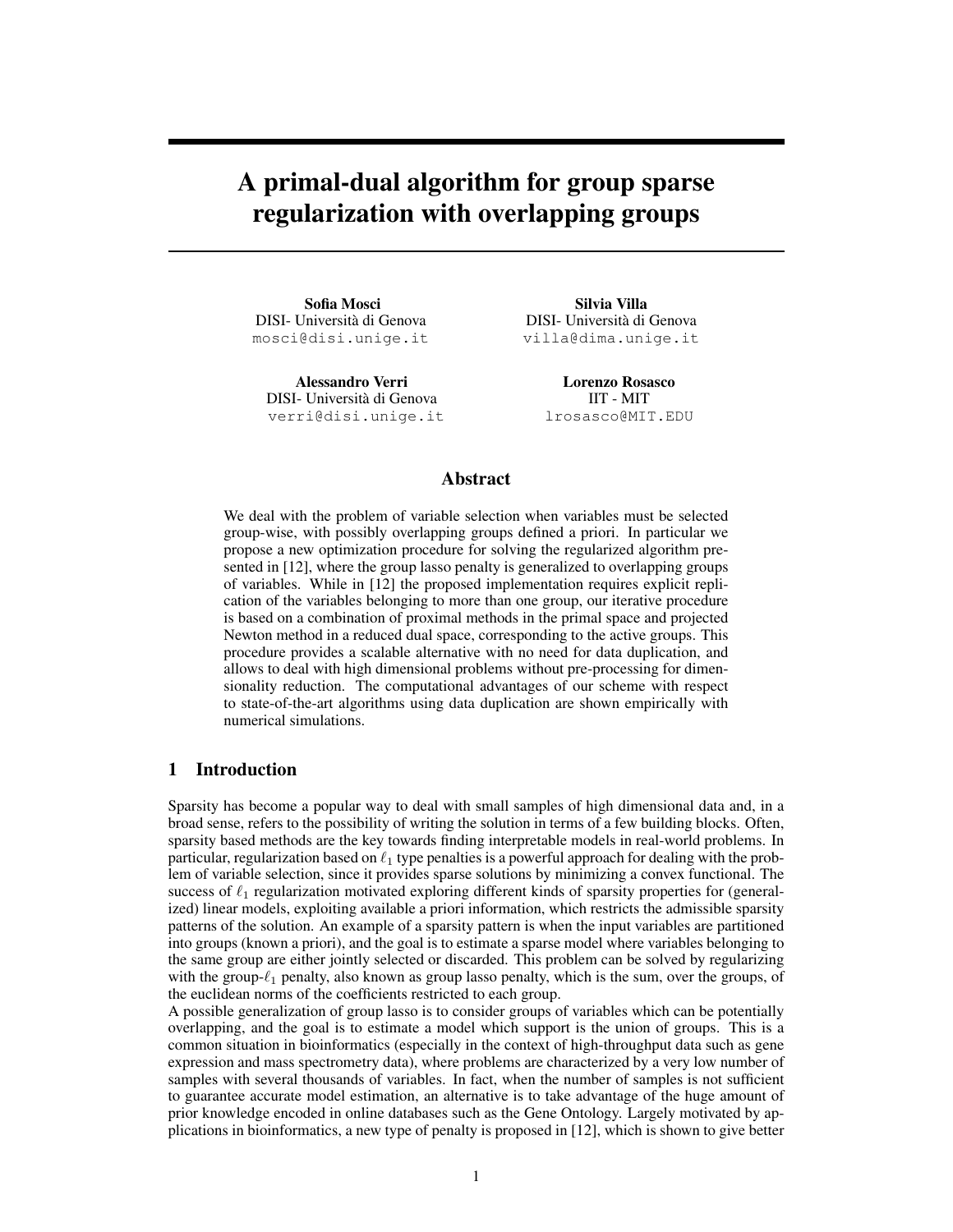performances than simple  $\ell_1$  regularization.

A straightforward solution to the minimization problem underlying the method proposed in [12] is to apply state-of-the-art techniques for group lasso (we recall interior-points methods [3, 20], block coordinate descent [16], and proximal methods [9, 21], also known as forward-backward splitting algorithms, among others) in an expanded space, built by duplicating variables that belong to more than one group.

As already mentioned in [12], though very simple, such an implementation does not scale to large datasets, when the groups have significant overlap, and a more scalable algorithm with no data duplication is needed. For this reason we propose an alternative optimization approach to solve the group lasso problem with overlap. Our method does not require explicit replication of the features and is thus more appropriate to deal with high dimensional problems with large groups overlap. Our approach is based on a proximal method (see for example [18, 6, 5]), and two ad hoc results that allow to efficiently compute the proximity operator in a much lower dimensional space: with Lemma 1 we identify the subset of *active* groups, whereas in Theorem 2 we formulate the reduced dual problem for computing the proximity operator, where the dual space dimensionality coincides with the number of active groups. The dual problem can then be solved via Bertsekas' projected Newton method [7]. We recall that a particular overlapping structure is the hierarchical structure, where the overlap between groups is limited to inclusion of a descendant in its ancestors. In this case the CAP penalty [24] can be used for model selection, as it has been done in [2, 13], but ancestors are forced to be selected when any of their descendant are selected. Thanks to the nested structure, the proximity operator of the penalty term can be computed exactly in a finite number of steps [14]. This is no longer possible in the case of general overlap. Finally it is worth noting that the penalty analyzed here can be applied also to hierarchical group lasso. Differently from [2, 13] selection of ancestors is no longer enforced.

The paper is organized as follows. In Section 2 we recall the group lasso functional for overlapping groups and set some notations. In Section 3 we state the main results, present a new iterative optimization procedure, and discuss computational issues. Finally in Section 4 we present some numerical experiments comparing running time of our algorithm with state-of-the-art techniques. The proofs are reported in the Supplementary material.

### 2 Problem and Notations

We first fix some notations. Given a vector  $\beta \in \mathbb{R}^d$ , while  $\|\cdot\|$  denotes the  $\ell_2$ -norm, we will use the notation  $\|\beta\|_G = (\sum_{j \in G} \beta_j^2)^{1/2}$  to denote the  $\ell_2$ -norm of the components of  $\beta$  in  $G \subset \{1, \ldots, d\}$ . Then, for any differentiable function  $f : \mathbb{R}^B \to \mathbb{R}$ , we denote by  $\partial_r f$  its partial derivative with respect to variables r, and by  $\nabla f = (\partial_r f)_{r=1}^B$  its gradient.

We are now ready to cast group  $\ell_1$  regularization with overlapping groups as the following variational problem. Given a training set  $\{(x_i, y_i)_{i=1}^n\} \in (X \times Y)^n$ , a dictionary  $(\psi_j)_{j=1}^d$ , and B subsets of variables  $G = \{G_r\}_{r=1}^B$  with  $G_r \subset \{1, \ldots, d\}$ , we assume the estimator to be described by a generalized linear model  $f(x) = \sum_{j=1}^{d} \psi_j(x) \beta_j$  and consider the following regularization scheme

$$
\beta^* = \underset{\beta \in \mathbb{R}^d}{\operatorname{argmin}} \, \mathcal{E}_{\tau}(\beta) = \underset{\beta \in \mathbb{R}^d}{\operatorname{argmin}} \left\{ \frac{1}{n} \left\| \Psi \beta - y \right\|^2 + 2\tau \Omega_{\text{overlap}}^{\mathcal{G}}(\beta) \right\},\tag{1}
$$

where  $\Psi$  is the  $n \times d$  matrix given by the features  $\psi_j$  in the dictionary evaluated in the training set points,  $[\Psi]_{i,j} = \psi_j(x_i)$ . The term  $\frac{1}{n} ||\Psi \beta - y||^2$  is the empirical error,  $\frac{1}{n} \sum_{i=1}^n \ell(f(x_i), y_i)$ , when the cost function<sup>1</sup>  $\ell : \mathbb{R} \times Y \to \mathbb{R}^+$  is the square loss,  $\ell(f(x), y) = (y - f(x))^2$ .

The penalty term  $\Omega^{\mathcal{G}_{\text{overlap}}} : \mathbb{R}^d \to \mathbb{R}_+$  is lower semicontinuous, convex, and one-homogeneous,  $(\Omega^{\mathcal{G}_{\text{overlap}}}(\lambda \beta) = \lambda \Omega^{\mathcal{G}_{\text{overlap}}}(\beta), \forall \beta \in \mathbb{R}^d \text{ and } \lambda \in \mathbb{R}^+)$ , and is defined as

$$
\Omega_{\text{overlap}}^{\mathcal{G}}(\beta) = \inf_{(v_1,\ldots,v_B),v_r \in \mathbb{R}^d, \text{supp}(v_r) \subset G_r, \sum_{r=1}^B v_r = \beta} \sum_{r=1}^B \Vert v_r \Vert.
$$

The functional  $\Omega^{\mathcal{G}_{\text{overlap}}}$  was introduced in [12] as a generalization of the group lasso penalty to allow overlapping groups, while maintaining the group lasso property of enforcing sparse solutions which support is a *union of groups*. When groups do not overlap,  $\Omega^{\mathcal{G}}$ <sub>overlap</sub> reduces to the group lasso

 $<sup>1</sup>$ Note our analysis would immediately apply to other loss functions, e.g. the logistic loss.</sup>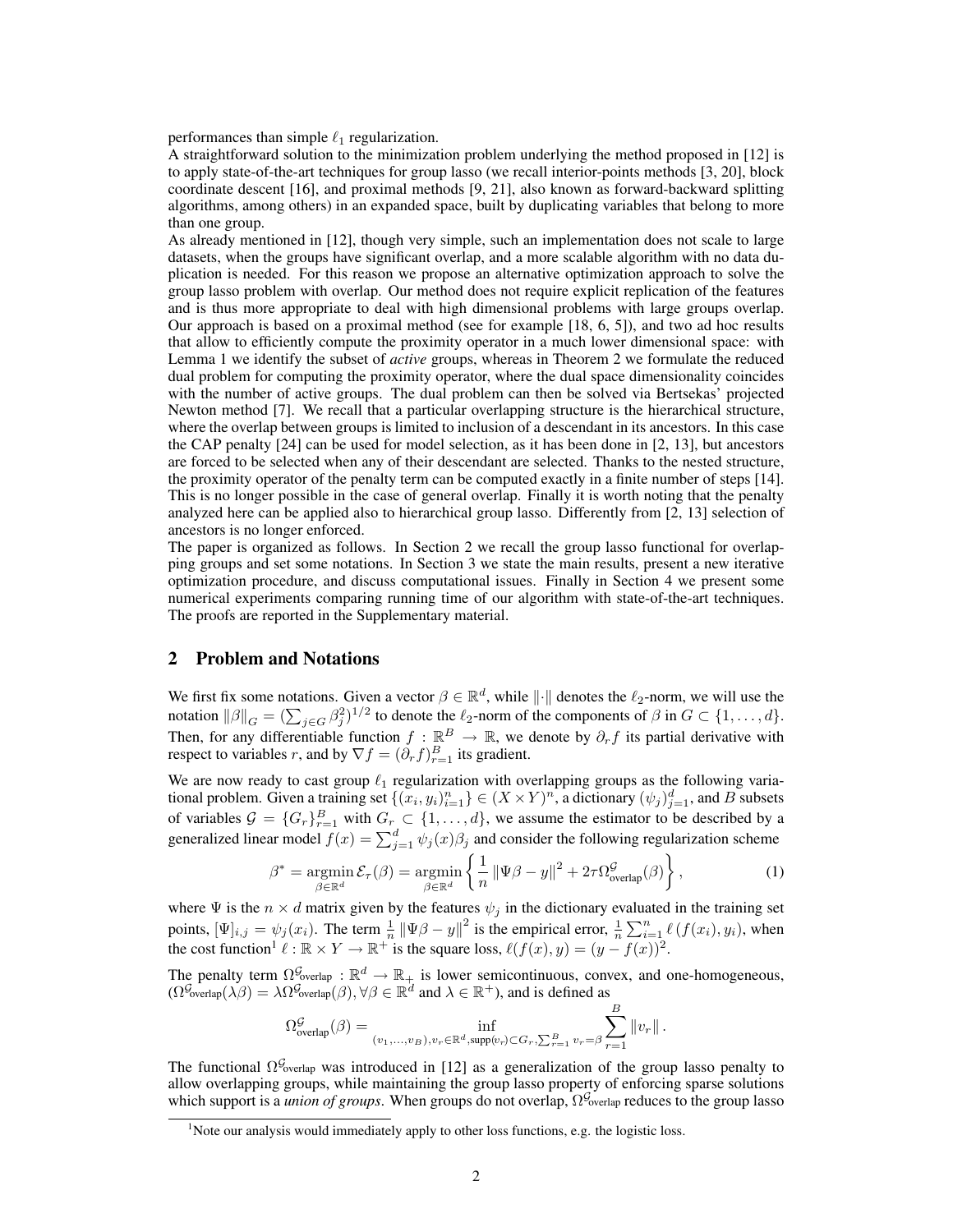penalty. Note that, as pointed out in [12], using  $\sum_{r=1}^{B} ||\beta||_{G_r}$  as generalization of the group lasso penalty leads to a solution which support is the *complement of the union of groups*. For an extensive study of the properties of  $\Omega^{\mathcal{G}}$ <sub>overlap</sub>, its comparison with the  $\ell_1$  norm, and its extension to graph lasso, we therefore refer the interested reader to [12].

### 3 The GLO-pridu Algorithm

If one needs to solve problem (1) for high dimensional data, the use of standard second-order methods such as interior-point methods is precluded (see for instance [6]), since they need to solve large systems of linear equations to compute the Newton steps. On the other hand, first order methods inspired to Nesterov's seminal paper [19] (see also [18]) and based on proximal methods already proved to be a computationally efficient alternative in many machine learning applications [9, 21].

#### 3.1 A Proximal algorithm

Given the convex functional  $\mathcal{E}_{\tau}$  in (1), which is sum of a differentiable term, namely  $\frac{1}{n} ||\Psi \beta - y||^2$ , and a non-differentiable one-homogeneous term  $2\tau\Omega^{\mathcal{G}}$ <sub>overlap</sub>, its minimum can be computed with following acceleration of the iterative forward-backward splitting scheme

$$
\beta^{p} = (I - \pi_{\tau/\sigma K}) \left( h^{p} - \frac{1}{n\sigma} \Psi^{T} (\Psi h^{p} - y) \right)
$$
  
\n
$$
c_{p} = (1 - t_{p}) c_{p-1}, \qquad t_{p+1} = \left( -c_{p} + \sqrt{c_{p}^{2} + 8c_{p}} \right) / 4
$$
  
\n
$$
h^{p+1} = \beta^{p} (1 - t_{p+1} + \frac{t_{p+1}}{t_{p}}) + \beta^{p-1} (t_{p} - 1) \frac{t_{p+1}}{t_{p}}
$$
\n(2)

for a suitable choice of  $\sigma$ . Due to one-homogeneity of  $\Omega^{\mathcal{G}}$ <sub>overlap</sub>, the proximity operator associated to  $\frac{\tau}{\sigma}\Omega^{\mathcal{G}}$ <sub>overlap</sub> reduces to the identity minus the projection onto the subdifferential of  $\frac{\tau}{\sigma}\Omega^{\mathcal{G}}$ <sub>overlap</sub> at the origin, which is a closed and convex set. We will denote such a projection as  $\pi_{\tau/\sigma K}$ , where  $K = \partial \Omega^{\mathcal{G}}_{\text{overlap}}(0)$ . The above scheme is inspired to [10], and is equivalent to the algorithm named FISTA [5], which convergence is guaranteed, as recalled in the following theorem

**Theorem 1** *Given*  $\beta^0 \in \mathbb{R}^d$ *, and*  $\sigma = ||\Psi^T \Psi||/n$ *, let*  $h^1 = \beta^0$  *and*  $t^1 = 1$ *,*  $c_0 = 1$ *, then there exists*  $a$  *constant*  $C_0$  *such that the iterative update* (10) *satisfies* 

$$
\mathcal{E}_{\tau}(\beta^p) - \mathcal{E}_{\tau}(\beta^*) \le \frac{C_0}{p^2}.
$$
 (3)

As it happens for other accelerations of the basic forward-backward splitting algorithm such as [19, 6, 4], convergence of the sequence  $\beta^p$  is no longer guaranteed unless strong convexity is assumed. However, sacrificing theoretical convergence for speed may be mandatory in large scale applications. Furthermore, there is a strong empirical evidence that  $\beta^p$  is indeed convergent (see Section 4).

#### 3.2 The projection

Note that the proximity operator of the penalty  $\Omega^{\mathcal{G}}$ <sub>overlap</sub> does not admit a closed form and must be computed approximatively. In fact the projection on the convex set

 $K = \partial \Omega^{\mathcal{G}}_{\text{overlap}}(0) = \{v \in \mathbb{R}^d, ||v||_{Gr} \leq 1 \text{ for } r = 1, \ldots, B\}.$ 

cannot be decomposed group-wise, as in standard group  $\ell_1$  regularization, which proximity operator resolves to a group-wise soft-thresholding operator (see Eq. (9) later). Nonetheless, the following lemma shows that, when evaluating the projection,  $\pi_K$ , we can restrict ourselves to a subset of  $\hat{B} = |\hat{G}| \leq B$  *active* groups. This equivalence is crucial for speeding up the algorithm, in fact  $\hat{B}$  is the number of selected groups which is small if one is interested in sparse solutions.

**Lemma 1** *Given*  $\beta \in \mathbb{R}^d$ ,  $\mathcal{G} = \{G_r\}_{r=1}^B$  *with*  $G_r \subset \{1, \ldots, d\}$ , and  $\tau > 0$ , the projection onto the *convex set*  $\tau K$  *with*  $K = \{v \in \mathbb{R}^d, ||v||_{Gr} \leq 1$  *for*  $r = 1, ..., B\}$  *is given by* 

Minimize 
$$
||v - \beta||^2
$$
  
subject to  $v \in \mathbb{R}^d$ ,  $||v||_G \le \tau$  for  $G \in \hat{\mathcal{G}}$ . (4)

*where*  $\hat{\mathcal{G}} := \{G \in \mathcal{G}, \|\beta\|_G > \tau\}$ .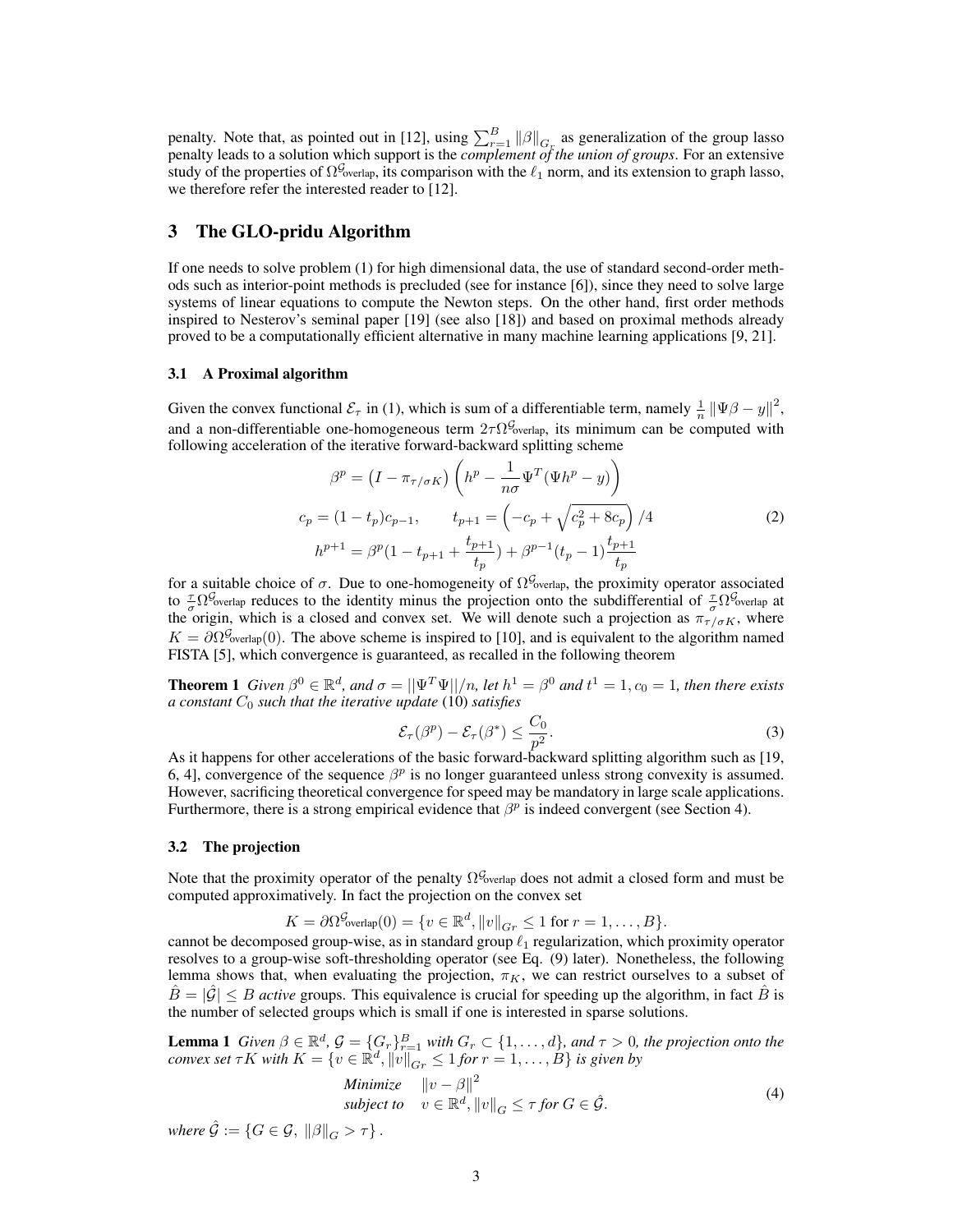The proof (given in the supplementary material) is based on the fact that the convex set  $\tau K$  is the intersection of cylinders that are all centered on a coordinate subspace. Since  $\hat{B}$  is typically much smaller than d, it is convenient to solve the dual problem associated to (4).

**Theorem 2** *Given*  $\beta \in \mathbb{R}^d$ ,  $\{G_r\}_{r=1}^B$  *with*  $G_r \subset \{1, \ldots, d\}$ , and  $\tau > 0$ , the projection onto the *convex set*  $\tau K$  *with*  $K = \{v \in \mathbb{R}^d, ||\overline{v}||_{G_r} \leq \tau$  for  $r = 1, ..., B\}$  is given by

$$
[\pi_{\tau K}(\beta)]_j = \frac{\beta_j}{(1 + \sum_{r=1}^{\hat{B}} \lambda_r^* \mathbf{1}_{r,j})} \qquad \text{for } j = 1, \dots, d
$$
 (5)

*where* λ ∗ *is the solution of*

$$
\underset{\lambda \in \mathbb{R}_+^{\hat{B}}}{\operatorname{argmax}} f(\lambda), \qquad \text{with } f(\lambda) := \sum_{j=1}^d \frac{-\beta_j^2}{1 + \sum_{r=1}^{\hat{B}} \mathbf{1}_{r,j} \lambda_r} - \sum_{r=1}^{\hat{B}} \lambda_r \tau^2,\tag{6}
$$

 $\hat{\mathcal{G}} = \{G \in \mathcal{G},~\|\beta\|_G > \tau\} := \{\hat{G}_1,\ldots,\hat{G}_{\hat{B}}\},$  and  $\mathbf{1}_{r,j}$  is  $1$  if  $j$  belongs to group  $\hat{G}_r$  and  $0$  otherwise.

Equation (6) is the dual problem associated to (4), and, since strong duality holds, the minimum of (4) is equal to the maximum of the dual problem, which can be efficiently solved via Bertsekas' projected Newton method described in [7], and here reported as Algorithm 1.

#### Algorithm 1 Projection

Given:  $\beta \in \mathbb{R}^d$ ,  $\lambda^{\text{init}} \in \mathbb{R}^{\hat{B}}, \eta \in (0,1), \delta \in (0,1/2), \epsilon > 0$ Initialize:  $q=0, \lambda^0=\lambda^{\text{init}}$ while  $(\partial_r f(\lambda^q) > 0$  if  $\lambda_r^q = 0$ , or  $|\partial_r f(\lambda^q)| > \epsilon$  if  $\lambda_r^q > 0$ , for  $r = 1, \ldots, \hat{B}$ ) do  $q := q + 1$  $\epsilon_q = \min\{\epsilon, ||\lambda^q - [\lambda^q - \nabla f(\lambda^q)]_+||\}$  $\mathcal{I}^q_+ = \{r \text{ such that } 0 \leq \lambda^q_r \leq \epsilon_q, \ \partial_r f(\lambda^q) > 0\}$  $H_{r,s} = \begin{cases} 0 & \text{if } r \neq s, \text{and } r \in \mathcal{I}^q_+ \text{ or } s \in \mathcal{I}^q_+ \end{cases}$  $\partial_r \partial_s f(\lambda^q)$  otherwise (7)  $\lambda(\alpha) = [\lambda^q - \alpha (H^q)^{-1} \nabla f(\lambda^q)]_+$  $m = 0$ while  $f(\lambda^q)-f(\lambda(\eta^m))\geq \delta\left\{\eta^m\sum_{r\notin\mathcal{I}^q_+}\partial_rf(\lambda^q)+\sum_{r\in\mathcal{I}^q_+}\partial_rf(\lambda^q)[\lambda^q_r-\lambda_r(\eta^m)]\right\}$  do  $m := m + 1$ end while  $\lambda^{q+1} = \lambda(\eta^m)$ end while return  $\lambda^{q+1}$ 

Bertsekas' iterative scheme combines the basic simplicity of the steepest descent iteration [22] with the quadratic convergence of the projected Newton's method [8]. It does not involve the solution of a quadratic program thereby avoiding the associated computational overhead.

#### 3.3 Computing the regularization path

In Algorithm 2 we report the complete Group Lasso with Overlap primal-dual (GLO-pridu) scheme for computing the regularization path, i.e. the set of solutions corresponding to different values of the regularization parameter  $\tau_1 > \ldots > \tau_T$ , for problem (1). Note that we employ the *continuation* strategy proposed in [11]. A similar warm starting is applied to the inner iteration, where at the  $p$ -th step  $\lambda^{\text{init}}$  is determined by the solution of the  $(p-1)$ -th projection. Such an initialization empirically proved to guarantee convergence, despite the local nature of Bertsekas' scheme.

#### 3.4 The replicates formulation

An alternative way to solve the optimization problem (1) is proposed by [12], where the authors show that problem (1) is equivalent to the standard group  $\ell_1$  regularization (without overlap) in an expanded space built by replicating variables belonging to more than one group: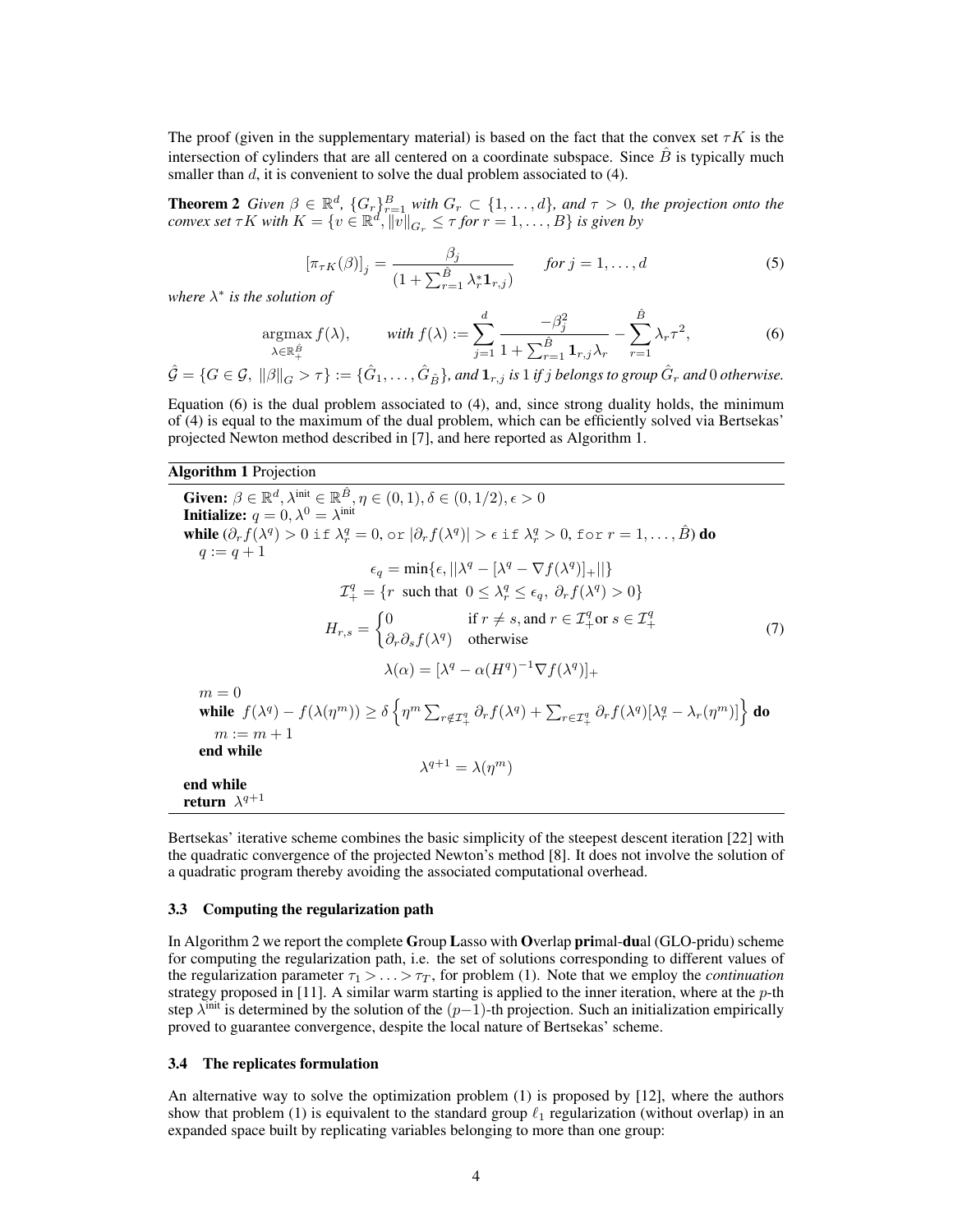Algorithm 2 GLO-pridu regularization path

Given:  $\tau_1 > \tau_2 > \cdots > \tau_T, \mathcal{G}, \eta \in (0, 1), \delta \in (0, 1/2), \epsilon_0 > 0, \nu > 0$ Let:  $\sigma = ||\Psi^T \Psi||/n$ **Initialize:**  $\beta(\tau_0) = 0$ for  $t = 1, \ldots, T$  do **Initialize:**  $\beta^0 = \beta(\tau_{t-1}), \lambda_0^* = 0$ while  $||\beta^p - \beta^{p-1}|| > \nu ||\beta^{p-1}||$  do  $\bullet w = h^p - (n\sigma)^{-1} \Psi^T (\Psi h^p - y)$ • Find  $\mathcal{G} = \{G \in \mathcal{G}, ||w||_G \geq \tau\}$ • Compute  $\lambda_p^*$  via Algorithm 1 with groups  $\hat{G}$ , initialization  $\lambda_{p-1}^*$  and tolerance  $\epsilon_0 p^{-3/2}$  $p-1$ • Compute  $\beta^p$  as  $\beta_j^p = w_j (1 + \sum_{r=1}^{\hat{B}} \lambda_r^{q+1} \mathbf{1}_{r,j})^{-1}$  for  $j = 1, \dots, d$ , see Equation (5) • Update  $c^p, t^p$ , and  $h^p$  as in (10) end while  $\beta(\tau_t) = \beta^p$ end for **return**  $\beta(\tau_1), \ldots, \beta(\tau_T)$ 

$$
\tilde{\beta}^* \in \underset{\tilde{\beta} \in \mathbb{R}^{\tilde{d}}}{\operatorname{argmin}} \left\{ \frac{1}{n} ||\tilde{\Psi}\tilde{\beta} - y||^2 + 2\tau \sum_{r=1}^B ||\tilde{\beta}||_{\tilde{G}_r} \right\},\tag{8}
$$

where  $\tilde{\Psi}$  is the matrix built by concatenating copies of  $\Psi$  restricted each to a certain group, i.e.  $(\tilde{\Psi}_j)_{j \in \tilde{G}_r} = (\Psi_j)_{j \in G_r}$ , where  $\{\tilde{G}_1, \ldots, \tilde{G}_B\} = \{[1, \ldots, |G_1|], [1 + |G_1|, \ldots, |G_1| + |G_2|], \ldots, [\tilde{d} - \tilde{d}_1] \}$  $|G_B|, \ldots, \tilde{d}|\}$ , and  $\tilde{d} = \sum_{r=1}^B |G_r|$  is the number of total variables obtained after including the replicates. One can then reconstruct  $\beta^*$  from  $\tilde{\beta}^*$  as  $\beta_j^* = \sum_{r=1}^B \phi_{G_r}(\tilde{\beta}^*)$ , where  $\phi_{G_r} : \mathbb{R}^{\tilde{d}} \to \mathbb{R}^d$ maps  $\tilde{\beta}$  in  $v \in \mathbb{R}^d$ , such that  $\text{supp}(v) \subset G_r$  and  $(v_j)_{j \in G_r} = (\tilde{\beta}_j)_{j \in \tilde{G_r}}$ , for  $r = 1, \ldots, B$ . The main advantage of the above formulation relies on the possibility of using any state-of-the-art optimization procedure for group lasso. In terms of proximal methods, a possible solution is given by Algorithm 3, where  $S_{\tau/\sigma}$  is the proximity operator of the new penalty, and can be computed exactly as

$$
\left(\mathbf{S}_{\tau/\sigma}(\tilde{\beta})\right)_j = \left(||\tilde{\beta}||_{\tilde{G}_r} - \frac{\tau}{\sigma}\right)_+ \tilde{\beta}_j, \qquad \text{for } j \in \tilde{G}_r, \qquad \text{for } r = 1, \dots, B. \tag{9}
$$

Algorithm 3 GL-prox Given:  $\tilde{\beta}^0 \in \mathbb{R}^d, \tau > 0, \sigma = ||\tilde{\Psi}^T \tilde{\Psi}||/n$ Initialize:  $p=0,\tilde{h}^1=\tilde{\beta}^0,t^1=1$ while convergence not reached do  $p := p + 1$ <br>  $\tilde{\beta}^p = \mathbf{S}_{\tau/\sigma} \left( \tilde{h}^p - (n\sigma)^{-1} \tilde{\Psi}^T (\tilde{\Psi} \tilde{h}^p - y) \right)$ (10)  $c_p = (1-t_p)c_{p-1}, \qquad t_{p+1} = \frac{1}{4}$  $\frac{1}{4}(-c_p + \sqrt{c_p^2 + 8c_p})$  $\tilde{h}^{p+1} = \tilde{\beta}^p (1 - t_{p+1} + \frac{t_{p+1}}{t})$  $\big( \frac{t_{p+1}}{t_p} \big) + \tilde{\beta}_{p-1}(t_p-1) \frac{t_{p+1}}{t_p}$ end while return  $\hat{\beta}^p$ 

Note that in principle, by applying Lemma 1, the group-soft-thresholding operator in (9) can be computed only on the active groups. In practice this does not yield any advantage, since the identification of the active groups has the same computational cost of the thresholding itself.

#### 3.5 Computational issues

For both GL-prox and GLO-pridu, the complexity of one iteration is the sum of the complexity of computing the gradient of the data term and the complexity of computing the proximity operator of the penalty term. The former has complexity  $O(dn)$  and  $O(\tilde{d}n)$  for GLO-pridu and GL-prox,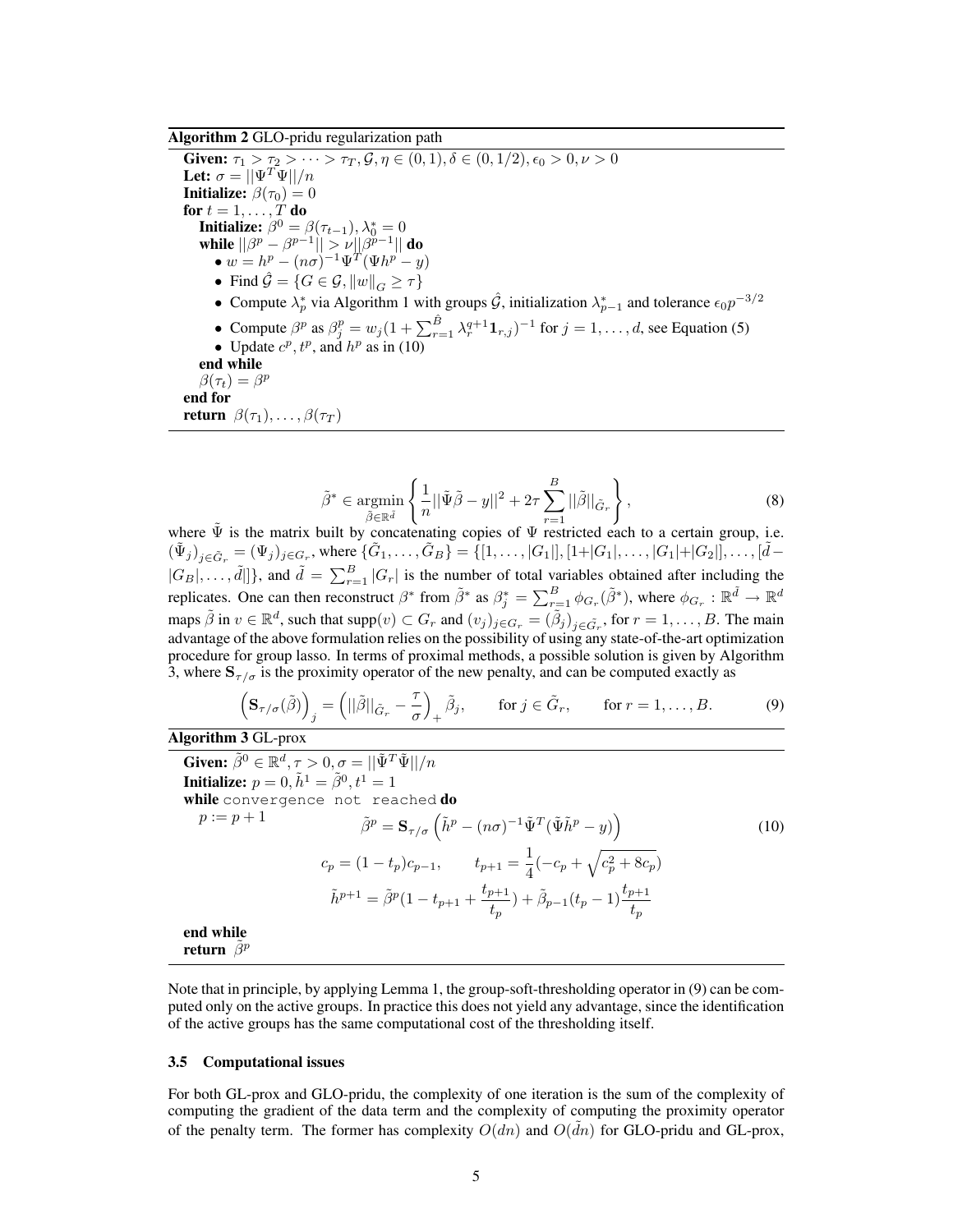respectively, for the case  $n < d$ . One should then add at each iteration, the cost of performing the projection onto K. This can be neglected for the case of replicated variables.On the other hand, the time complexity of one iteration for Algorithm 1 is driven by the number of active groups  $\hat{B}$ . This number is typically small when looking for sparse solutions. The complexity is thus given by the sum of the complexity of evaluating the inverse of the  $\hat{B} \times \hat{B}$  matrix H,  $O(\hat{B}^3)$ , and the complexity of performing the product  $H^{-1} \nabla g(\lambda)$ ,  $O(\hat{B}^2)$ . The worst case complexity would then be  $O(\hat{B}^3)$ . Nevertheless, in practice the complexity is much lower because matrix H is highly sparse. In fact, Equation (7) tells us that the part of matrix H corresponding to the active set  $\mathcal{I}_+$  is diagonal. As a consequence, if  $\hat{B} = \hat{B}_{-} + \hat{B}_{+}$ , where  $\hat{B}_{-}$  is the number of non active constraints, and  $\hat{B}_+$  is the number of active constraints, then the complexity of inverting matrix H is at most  $O(\hat{B}_+) + O(\hat{B}_-^3)$ . Furthermore the  $\hat{B}_-\times \hat{B}_-$  non diagonal part of matrix H is highly sparse, since  $H_{r,s} = 0$  if  $\hat{G}_r \cap \tilde{G}_s = \emptyset$  and the complexity of inverting it is in practice much lower than  $O(\hat{B}_-^3)$ . The worst case complexity for computing the projection onto K is thus  $O(q \cdot \hat{B}_+) + O(q \cdot \hat{B}_-^3)$ , where  $q$  is the number of iterations necessary to reach convergence. Note that even if, in order to guarantee convergence, the tolerance for evaluating convergence of the inner iteration must decrease with the number of external iterations, in practice, thanks to warm starting, we observed that  $q$  is rarely greater than 10 in the experiments presented here.

Concerning the number of iterations required to reach convergence for GL-prox in the replicates formulation, we empirically observed that it requires a much higher number of iterations than GLOpridu (see Table 3). We argue that such behavior is due to the combination of two occurences: 1) the local condition number of matrix  $\bar{\Psi}$  is 0 even if  $\Psi$  is locally well conditioned, 2) the decomposition of  $\beta^*$  as  $\tilde{\beta}^*$  is possibly not unique, which is required in order to have a unique solution for (8). The former is due to the presence of replicated columns in  $\tilde{\Psi}$ . In fact, since  $\mathcal{E}_{\tau}$  is convex but not necessarily strictly convex – as when  $n < d$  –, uniqueness and convergence is not always guaranteed unless some further assumption is imposed. Most convergence results relative to  $\ell_1$  regularization link uniqueness of the solution as well as the rate of convergence of the Soft Thresholding Iteration to some measure of local conditioning of the Hessian of the differentiable part of  $\mathcal{E}_{\tau}$  (see for instance Proposition 4.1 in [11], where the Hessian restricted to the set of relevant variables is required to be full rank). In our case the Hessian for GL-prox is simply  $\tilde{H} = 1/n\tilde{\Psi}^T\tilde{\Psi}$ , so that, if the relevant groups have non null intersection, then  $\tilde{H}$  restricted to the set of relevant variables is by no means full rank. Concerning the latter argument, we must say that in many real world problems, such as bioinformatics, one cannot easily verify that the solution indeed has a unique decomposition. In fact, we can think of trivial examples where the replicates formulation has not a unique solution.

## 4 Numerical Experiments

In this section we present numerical experiments aimed at comparing the running time performance of GLO-pridu with state-of-the-art algorithms. To ensure a fair comparison, we first run some preliminary experiments to identify the fastest codes for group  $\ell_1$  regularization with no overlap. We refer to [6] for an extensive empirical and theoretical comparison of different optimization procedures for solving  $\ell_1$  regularization. Further empirical comparisons can be found in [15].

#### 4.1 Comparison of different implementations for standard group lasso

We considered three algorithms which are representative of the optimization techniques used to solve group lasso: interior-point methods, (group) coordinate descent and its variations, and proximal methods. As an instance of the first set of techniques we employed the publicly available Matlab code at http://www.di.ens.fr/˜fbach/grouplasso/index.htm described in [1]. For coordinate descent methods, we employed the R-package gr1plasso, which implements block coordinate gradient descent minimization for a set of possible loss functions. In the following we will refer to these two algorithms as "'GL-IP" and "GL-BCGD". Finally we use our Matlab implementation of Algorithm GL-prox as an instance of proximal methods.

We first observe that the solutions of the three algorithms coincide up to an error which depends on each algorithm tolerance. We thus need to tune each tolerance in order to guarantee that all iterative algorithms are stopped when the level of approximation to the true solution is the same.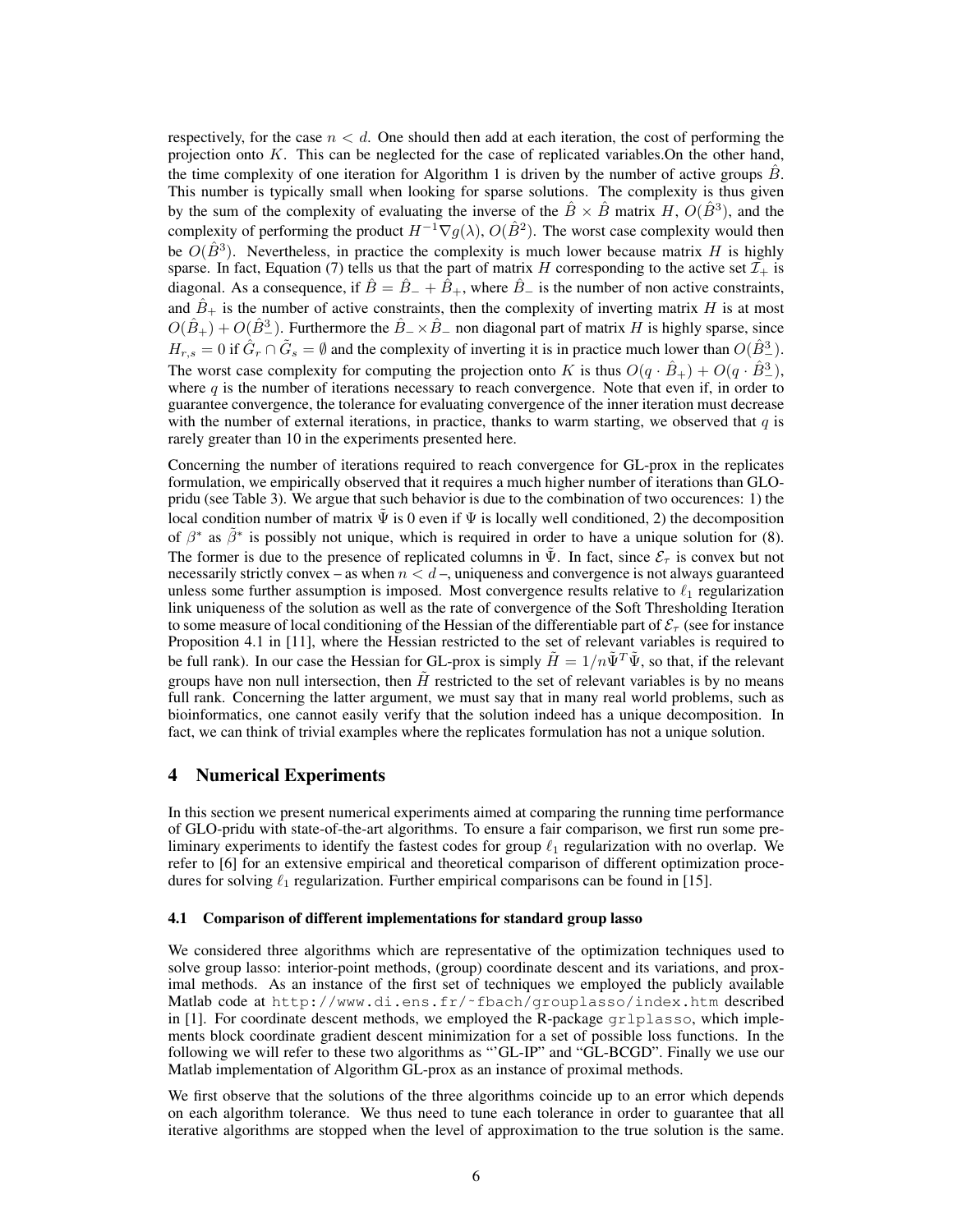Table 1: Running time (mean and standard deviation) in seconds for computing the entire regularization path of GL-IP, GL-BCGD, and GL-prox for different values of B, and n. For  $B = 1000$ , GL-IP could not be computed due to memory reasons.

|            |            | $B = 10$            | $B = 100$       | $B = 1000$     |  |
|------------|------------|---------------------|-----------------|----------------|--|
| $n = 100$  | $GL-IP$    | $5.6 \pm 0.6$       | $60 \pm 90$     |                |  |
|            | GL-BCGD    | $2.1 \pm 0.6$       | $2.8 \pm 0.6$   | $14.4 \pm 1.5$ |  |
|            | $GL$ -prox | $0.21 \pm 0.04$     | $2.9 \pm 0.4$   | $183 \pm 19$   |  |
|            |            | $B = 10$            | $B = 100$       | $B = 1000$     |  |
| $n=500$    | $GL-IP$    | $2.30 \pm 0.27$     | $370 \pm 30$    |                |  |
|            | GL-BCGD    | $2.15 \pm 0.16$     | $4.7 \pm 0.5$   | $16.5 \pm 1.2$ |  |
|            | GL-prox    | $0.1514 \pm 0.0025$ | $2.54 \pm 0.16$ | $109 \pm 6$    |  |
| $n = 1000$ |            | $B = 10$            | $B = 100$       | $B = 1000$     |  |
|            | $GL-IP$    | $1.92 \pm 0.25$     | $328 \pm 22$    |                |  |
|            | GL-BCGD    | $2.06 \pm 0.26$     | $18 \pm 3$      | $20.6 \pm 2.2$ |  |
|            | GL-prox    | $0.182 \pm 0.006$   | $4.7 \pm 0.5$   | $112 \pm 6$    |  |
|            |            |                     |                 |                |  |

Toward this end, we run Algorithm GL-prox with machine precision,  $\nu = 10^{-16}$ , in order to have a good approximation of the asymptotic solution. We observe that for many values of  $n$  and  $d$ , and over a large range of values of  $\tau$ , the approximation of GL-prox when  $\nu = 10^{-6}$  is of the same order of the approximation of GL-IP with optparam.tol= $10^{-9}$ , and of GL-BCGD with tol=  $10^{-12}$ . Note also that with these tolerances the three solutions coincide also in terms of selection, i.e. their supports are identical for each value of  $\tau$ . Therefore the following results correspond to optparam.tol =  $10^{-9}$  for GL-IP, tol =  $10^{-12}$  for GL-BCGD, and  $\nu = 10^{-6}$  for GL-prox. For the other parameters of GL-IP we used the values used in the demos supplied with the code.

Concerning the data generation protocol, the input variables  $x = (x_1, \ldots, x_d)$  are uniformly drawn from  $[-1, 1]^d$ . The labels y are computed using a noise-corrupted linear regression function, i.e.  $y =$  $\beta \cdot x + w$ , where  $\beta$  depends on the first 30 variables,  $\beta_j = 1$  if  $j = 1, ..., 30$ , and 0 otherwise, w is an additive gaussian white noise, and the signal to noise ratio is 5:1. In this case the dictionary coincides with the variables,  $\Psi_i(x) = x_i$  for  $j = 1, \ldots, d$ . We then evaluate the entire regularization path for the three algorithms with B sequential groups of 10 variables,  $(G_1=[1, \ldots, 10], G_2=[11, \ldots, 20],$ and so on), for different values of  $n$  and  $B$ . In order to make sure that we are working on the correct range of values for the parameter  $\tau$ , we first evaluate the set of solutions of GL-prox corresponding to a large range of 500 values for  $\tau$ , with  $\nu = 10^{-4}$ . We then determine the smallest value of  $\tau$ which corresponds to selecting less than n variables,  $\tau_{min}$ , and the smallest one returning the null solution,  $\tau_{max}$ . Finally we build the geometric series of 50 values between  $\tau_{min}$  and  $\tau_{max}$ , and use it to evaluate the regularization path on the three algorithms. In order to obtain robust estimates of the running times, we repeat 20 times for each pair  $n, B$ .

In Table 1 we report the computational times required to evaluate the entire regularization path for the three algorithms. Algorithms GL-BCGD and GL-prox are always faster than GL-IP which, due to memory reasons, cannot by applied to problems with more than 5000 variables, since it requires to store the  $d \times d$  matrix  $\Psi^T \times \Psi$ . It must be said that the code for GP-IL was made available mainly in order to allow reproducibility of the results presented in [1], and is not optimized in terms of time and memory occupation. However it is well known that standard second-order methods are typically precluded on large data sets, since they need to solve large systems of linear equations to compute the Newton steps. GL-BCGD is the fastest for  $B = 1000$ , whereas GL-prox is the fastest for  $B = 10, 100$ . The candidates as benchmark algorithms for comparison with GLO-pridu are GL-prox and GL-BCGD. Nevertheless we observed that, when the input data matrix contains a significant fraction of replicated columns, this algorithm does not provide sparse solutions. We therefore compare GLO-pridu with GL-prox only.

#### 4.1.1 Projection vs duplication

The data generation protocol is equal to the one described in the previous experiments, but  $\beta$  depends on the first  $12/5b$  variables (which correspond to the first three groups)

$$
\beta = (\underbrace{c, \ldots, c}_{b \cdot 12/5 \text{ times}}, \underbrace{0, 0, \ldots, 0}_{d-b \cdot 12/5 \text{ times}}).
$$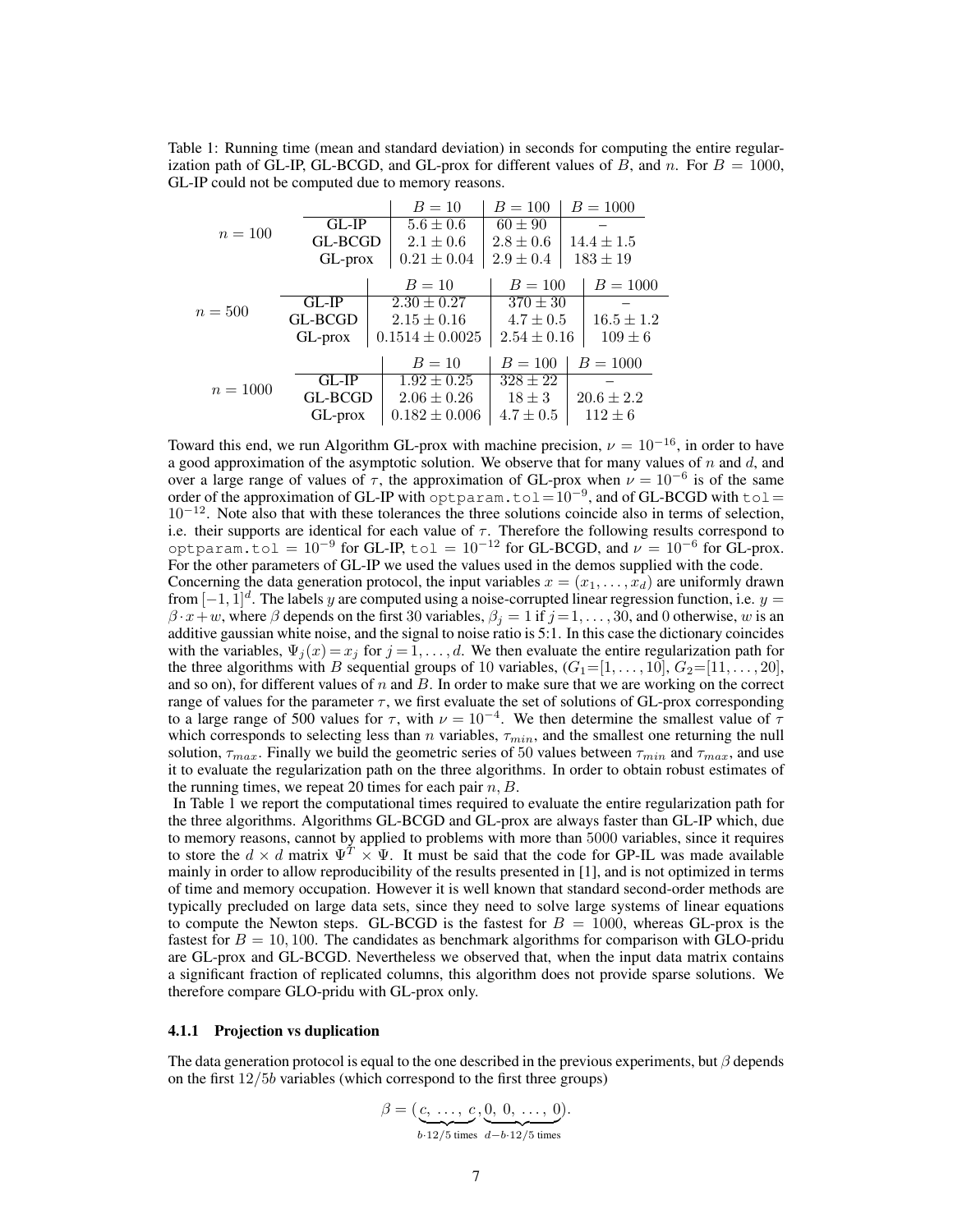We then define B groups of size b, so that  $\tilde{d} = B \cdot b > d$ . The first three groups correspond to the subset of relevant variables, and are defined as  $G_1 = [1, \ldots, b], G_2 = [4/5b + 1, \ldots, 9/5b]$ , and  $G_3 = [1, \ldots, b/5, 8/5b + 1, \ldots, 12/5b]$ , so that they have a 20% pair-wise overlap. The remaining  $B - 3$  groups are built by randomly drawing sets of b indexes from [1, d]. In the following we will let  $n = 10|G_1 \cup G_2 \cup G_3|$ , i.e. *n* is ten times the number of relevant variables, and vary *d*, *b*. We also vary the number of groups B, so that the dimension of the expanded space is  $\alpha$  times the input dimension,  $\tilde{d} = \alpha d$ , with  $\alpha = 1.2, 2, 5$ . Clearly this amounts to taking  $B = \alpha \cdot d/b$ . The parameter  $\alpha$  can be thought of as the average number of groups a single variable belongs to. We identify the correct range of values for  $\tau$  as in the previous experiments, using GLO-pridu with loose tolerance, and then evaluate the running time and the number of iterations necessary to compute the entire regularization path for GL-prox on the expanded space and GLO-pridu, both with  $\nu = 10^{-6}$ . Finally we repeat 20 times for each combination of the three parameters d, b, and  $\alpha$ .

Table 2: Running time (mean  $\pm$  standard deviation) in seconds for  $b=10$  (top), and  $b=100$  (below). For each d and  $\alpha$ , the left and right side correspond to GLO-pridu, and GL-prox, respectively.

|             | $\alpha = 1.2$              |                 | $\alpha = 2$         |               | $\alpha = 5$   |                |
|-------------|-----------------------------|-----------------|----------------------|---------------|----------------|----------------|
| $d = 1000$  | $0.15 \pm 0.04$             | $0.20 \pm 0.09$ | $1.6 \pm 0.9$        | $5.1 \pm 2.0$ | $12.4 \pm 1.3$ | $68 \pm 8$     |
| $d = 5000$  | $1.1 \pm 0.4$ $1.0 \pm 0.6$ |                 | $1.55 \pm 0.29$      | $2.4 \pm 0.7$ | $103 \pm 12$   | $790 \pm 57$   |
| $d = 10000$ | $2.1 \pm 0.7$               | $2.1 \pm 1.4$   | $1\quad 3.0 \pm 0.6$ | $4.5 \pm 1.4$ | $460 \pm 110$  | $2900 \pm 400$ |
|             | $\alpha = 1.2$              |                 | $\alpha=2$           |               | $\alpha = 5$   |                |
|             |                             |                 |                      |               |                |                |
| $d = 1000$  | $11.7 \pm 0.4$              | $24.1 \pm 2.5$  | $11.6 \pm 0.4$       | $42 \pm 4$    | $13.5 \pm 0.7$ | $1467 \pm 13$  |
| $d = 5000$  | $31 \pm 13$                 | $38 \pm 15$     | $90 \pm 5$           | $335 \pm 21$  | $85 \pm 3$     | $1110 \pm 80$  |

Table 3: Number of iterations (mean  $\pm$  standard deviation) for  $b = 10$  (top) and  $b = 100$  (below). For each d and  $\alpha$ , the left and right side correspond to GLO-pridu, and GL-prox, respectively.

|             | $\alpha = 1.2$ |                | $\alpha=2$   |                | $\alpha = 5$ |                |  |                  |                  |
|-------------|----------------|----------------|--------------|----------------|--------------|----------------|--|------------------|------------------|
| $d = 1000$  | $100 \pm 30$   | $80 \pm 30$    |              | $1200 \pm 500$ |              | $1900 \pm 800$ |  | $2150 \pm 160$   | $11000 \pm 1300$ |
| $d = 5000$  | $100 \pm 40$   | $70 \pm 30$    |              | $148 \pm 25$   |              | $139 \pm 24$   |  | $6600 \pm 500$   | $27000 \pm 2000$ |
| $d = 10000$ | $100 \pm 30$   | $70 \pm 40$    |              | $160 \pm 30$   |              | $137 \pm 26$   |  | $13300 \pm 1900$ | $49000 \pm 6000$ |
|             | $\alpha = 1.2$ |                | $\alpha = 2$ |                |              | $\alpha = 5$   |  |                  |                  |
| $d = 1000$  | $913 \pm 12$   | $2160 \pm 210$ |              | $894 \pm 11$   |              | $2700 \pm 300$ |  | $895 \pm 10$     | $4200 \pm 400$   |
| $d = 5000$  | $600 \pm 400$  | $600 \pm 300$  |              | $1860 \pm 110$ |              | $4590 \pm 290$ |  | $1320 \pm 30$    | $6800 \pm 500$   |
| $d = 10000$ | $81 \pm 11$    | $63 \pm 11$    |              | $1000 \pm 500$ |              | $1800 \pm 900$ |  | $2100 \pm 60$    |                  |

Running times and number of iterations are reported in Table 2 and 3, respectively. When the degree of overlap  $\alpha$  is low the computational times of GL-prox and GLO-pridu are comparable. As  $\alpha$ increases, there is a clear advantage in using GLO-pridu instead of GL-prox. The same behavior occurs for the number of iterations.

#### 5 Discussion

We have presented an efficient optimization procedure for computing the solution of group lasso with overlapping groups of variables, which allows dealing with high dimensional problems with large groups overlap. We have empirically shown that our procedure has a great computational advantage with respect to state-of-the-art algorithms for group lasso applied on the expanded space built by replicating variables belonging to more than one group. We also mention that computational performance may improve if our scheme is used as core for the optimization step of active set methods, such as [23]. Finally, as shown in [17], the improved computational performance enables to use group  $\ell_1$  regularization with overlap for pathway analysis of high-throughput biomedical data, since it can be applied to the entire data set and using all the information present in online databases, without pre-processing for dimensionality reduction.